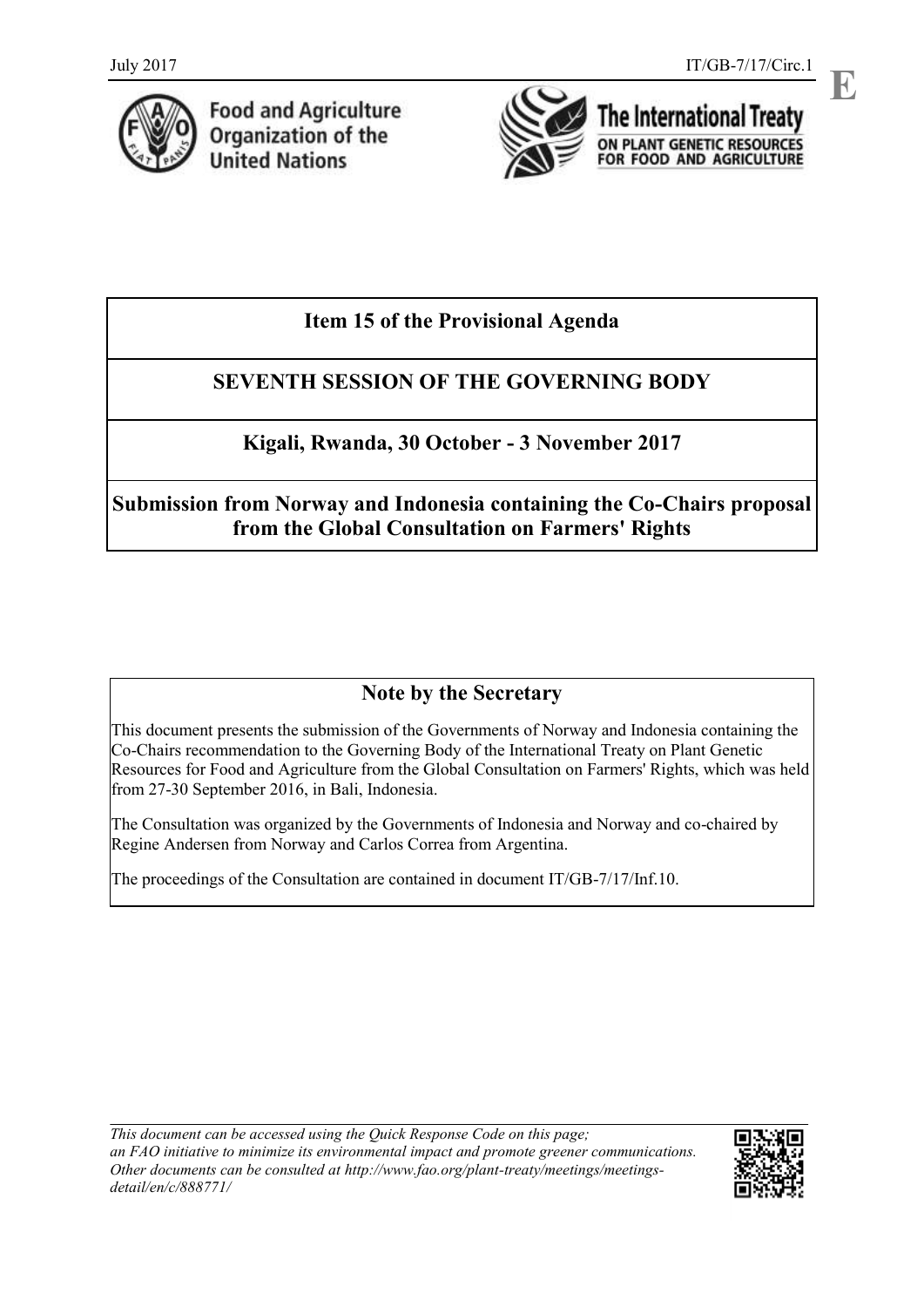### **Considerations of the outcome of the Global Consultation on Farmers' Rights 2016**

#### Dear Dr Nnadozie,

At its Sixth Session, in October 2015, the Governing Body adopted Resolution 5/2015, which among other things *"invites Contracting Parties and relevant organizations to take initiatives to convene regional workshops and other consultations including with farmers' organizations, for the exchange of knowledge, views and experiences to promote the realization of Farmers' Rights as set out in Article 9 of the Treaty, and present results at the next session of the Governing Body".* Against this background, the Government of Indonesia invited the Government of Norway to co-host a Global Consultation on Farmers' Rights in Indonesia.

We are grateful to the Governments of Italy, Switzerland and other organisations who provided financial support for the participants and to cover other costs of organising this event, which took place in Bali, Indonesia 27-30 September 2016. We also appreciated the collaboration with the Treaty Secretariat and their facilitation of the consultation.

The objectives of the consultation were to develop common ground for understanding Farmers' Rights, to find inspiration in the exchange of best practices on realization of Farmers' Rights, and to gather ideas on how to strengthen implementation of Farmers' Rights by bringing together a broad range of stakeholders. The consultation brought together about 95 participants from 37 countries in Africa, Asia, Europe, Latin America and the Caribbean, the Near East, North America and Southwest Pacific. The participants were drawn from farmers' organizations, non-governmental organizations (NGOs), intergovernmental organizations (IGOs), Contracting Parties, seed industry organizations and research institutions. The event was co-chaired by Regine Andersen from Norway and Carlos Correa from Argentina.

The consultation addressed the following issues in particular: (i) why Farmers' Rights matter; (ii) different challenges for the realization of Farmers' Rights; and (iii) possible ways of further strengthening the realization of Farmers' Rights. During the consultation, participants actively engaged and shared views, experiences and examples of best practices related to the implementation of Farmers' Rights, as addressed in the International Treaty on Plant Genetic Resources for Food and Agriculture. They also identified a range of issues that may affect the realization of Farmers' Rights and discussed a possible set of recommendations to the Governing Body in this regard.

Due to the large number of participants, limitation of time and that some participants represented organizations without a mandate to adopt recommendations, it was agreed to request the Co-chairs to make a summary reflecting their interpretation of the discussions at the Consultation. Indonesia and Norway hereby request the Secretariat to appropriately inform the seventh session of the Governing Body about the outcome of the Global Consultation on Farmers' Rights 2016 so that the Governing Body could consinder these recommendations and possibly adopt a resolution on Farmers' Rights reflecting these considerations. The full report of the consultation is available at: <http://www.fao.org/plant-treaty/meetings/meetings-detail/en/c/414974/>

Dr Kent Nnadozie Secretary *ad interim*  International Treaty on Plant Genetic Resources for Food and Agriculture FAO Headquarters Viale delle terme di Caracalla 00153 Rome, Italy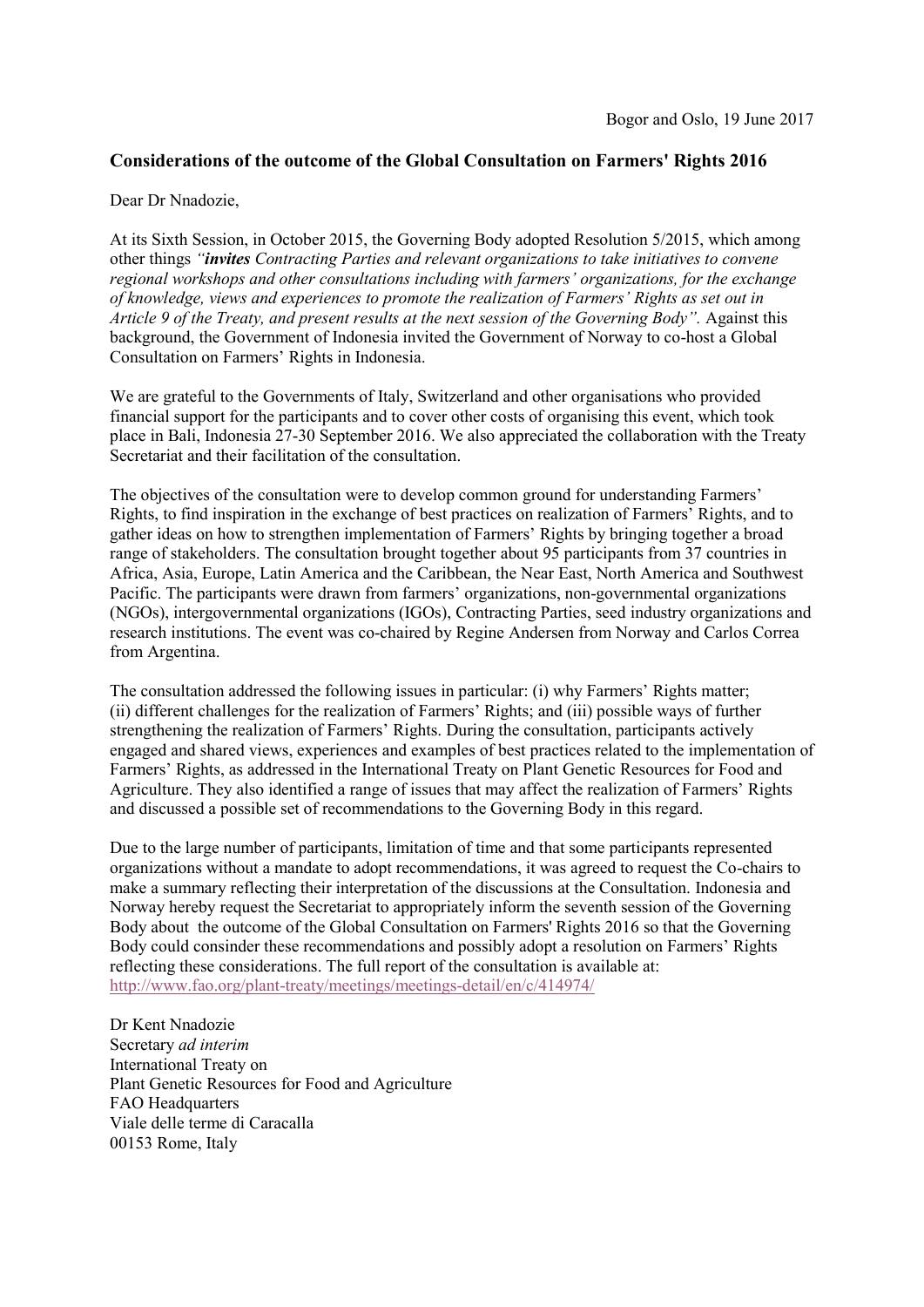Yours sincerely,

Muhamad Sabran, Researcher, Indonesian Center for Agricultural Biotechnology and Genetic Resources Research and Development (ICABIOGRAD)-Indonesian Agency for Agricultural Research and Development, Ministry of Agriculture

Svanhild-Isabelle Batta Torheim, Senior Advisor, Ministry of Agriculture and Food, Norway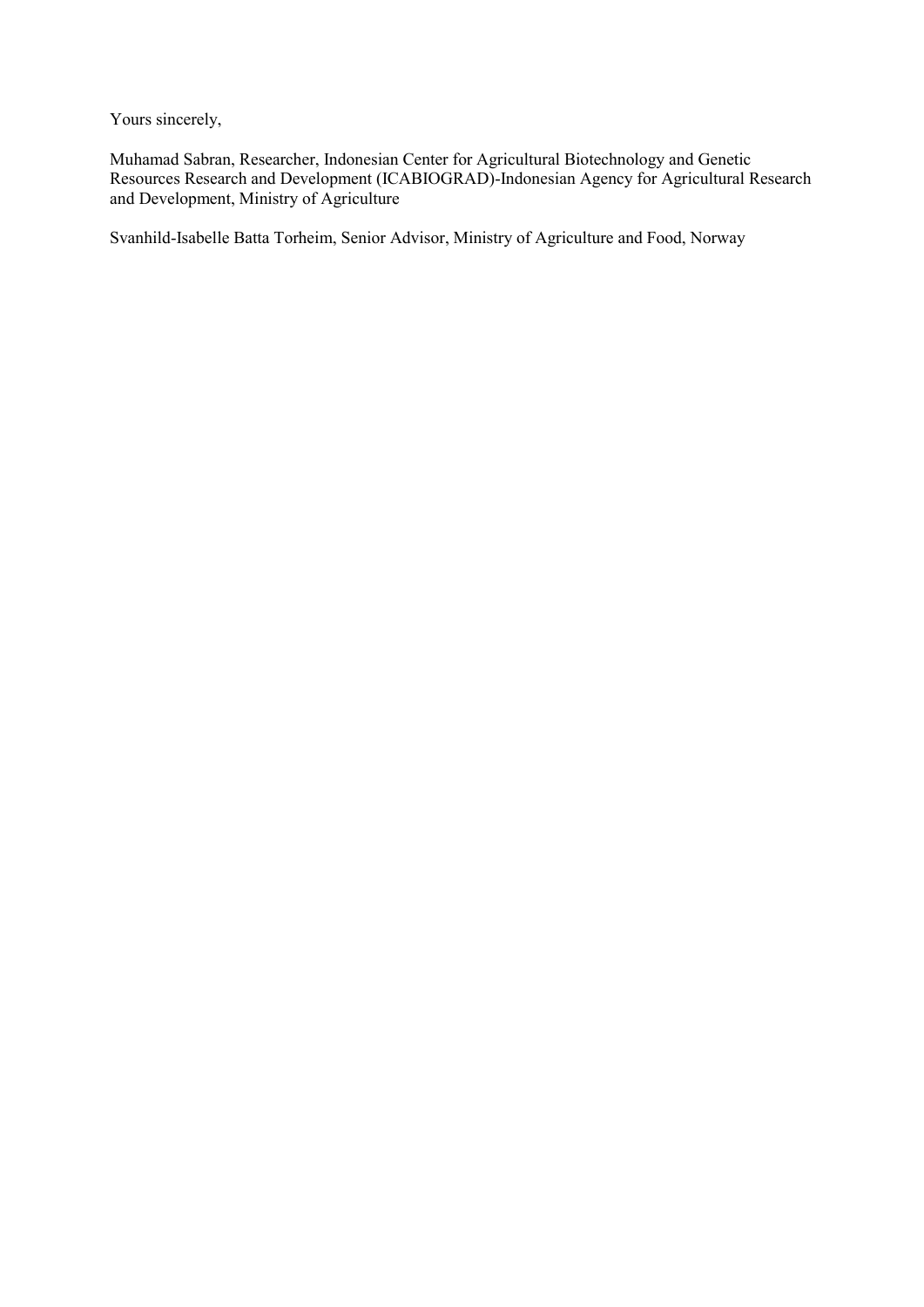#### Annex 1

### *Global Consultation on Farmers' Rights, Bali, Indonesia 27th – 30th September 2016<sup>1</sup>*

### **The Co-chairs' recommendations to the Governing Body of the International Treaty on Plant Genetic Resources for Food and Agriculture**

Participants at the Global Consultation on Farmers' Rights at Bali, Indonesia, 27–30 September 2016, shared views, experiences and examples of best practices related to the implementation of Farmers' Rights as addressed in the International Treaty on Plant Genetic Resources for Food and Agriculture ('the International Treaty'). They also identified a range of issues that may affect the realization of Farmers' Rights, and discussed a draft list of recommendations to the Governing Body in this regard. Due to the large number of participants, limitation of time and that some participants represented organizations without a mandate to adopt recommendations, it was agreed to request the Co-chairs to make a summary reflecting their interpretation of the discussions at the Consultation.

The following constitutes the Co-chairs' recommendations, which Indonesia and Norway are presenting to the Governing Body of the International Treaty on Plant Genetic Resources for Food and Agriculture:

- i. Recalling the Resolutions 2/2007, 6/2009, 6/2011, 8/2013 and 5/2015 of the Governing Body of the International Treaty;
- ii. Recalling also the Informal International Consultation on Farmers' Rights in Lusaka, Zambia, in 2007 and the Global Consultation on Farmers' Rights in Addis Ababa, Ethiopia, 2010, which resulted recommendations that were presented to the Governing Body at its sessions in 2007 and 2011;
- iii. Noting that further progress in the implementation of Article 9 on Farmers' Rights is urgent as:
	- a. Farmers' Rights is a cornerstone in the International Treaty; their realization is essential for the conservation and sustainable use of crop genetic resources and traditional knowledge, as farmers are custodians and innovators of crop genetic diversity;
	- b. Farmers' seed systems provide reservoirs of plant genetic resources of great importance to agricultural production in light of climate change and other challenges in agriculture, such as emerging pests and diseases;
	- c. Farmers' seed systems constitute the backbone of agricultural production in many parts of the world, and are thus crucial to food security of local communities in many countries;
	- d. Farmers' seed systems are embedded in local cultures and provide important means to maintain identity and traditions;

the Governing Body is invited to consider:

-

- 1. Calling upon all Contracting Parties to adopt legislation, build capacity and create the institutional framework necessary for the realization of Farmers' Rights as provided in the International Treaty;
- 2. Establishing an *ad hoc* Working Group to guide and assist Contracting Parties in the implementation of Farmers' Rights. The terms of reference for the *ad hoc* Working Group may include:

 $1$  The consultation was organized by Indonesia and Norway with assistance from the Secretariat of the International Treaty. It was co-chaired by Dr. Regine Andersen from Norway and Dr. Carlos Correa from Argentina.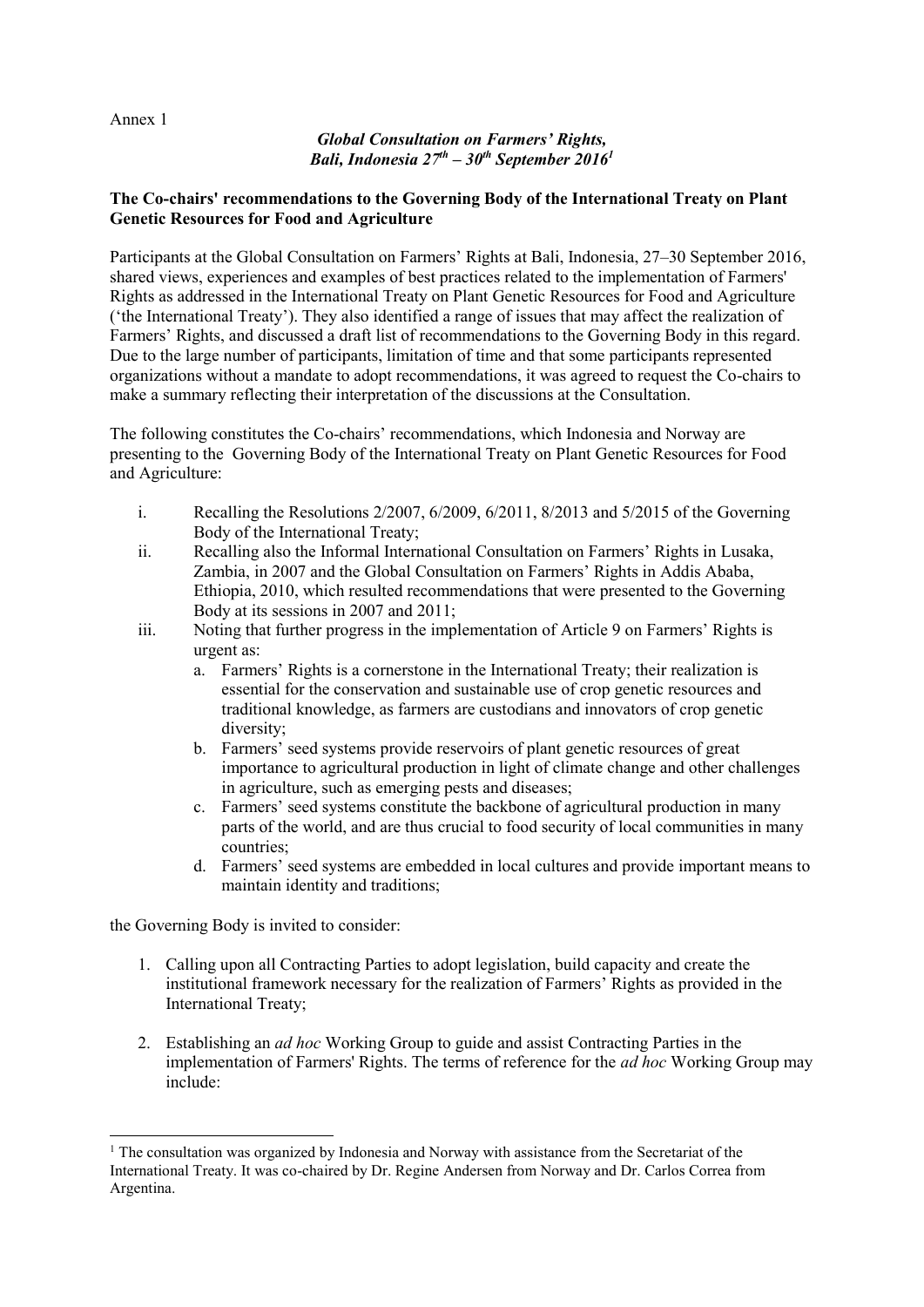- a. Producing an inventory of national measures that may be adopted to enhance the realization of Farmers' Rights, including the right to save, use, exchange and sell farm-saved seed, subject to national law.
- b. Developing, in an inclusive and participatory manner, voluntary guidelines on the realization of Farmers' Rights at the national level, having in view submissions of Contracting Parties and other stakeholders;
- 3. Requesting the Secretariat to provide organizational assistance to the *Ad Hoc* Working Group on Farmers' Rights, in particular to effectively involve in their work farmers' organizations and other relevant stakeholders from all regions;
- 4. Inviting Contracting Parties to contribute to the work of the *Ad Hoc* Working Group on Farmers' Rights by organizational and financial support and by facilitating the participation of farmers' organizations and other relevant stakeholders.
- 5. Inviting Contracting Parties to provide the Secretariat with electronic copies of legislation and other regulations they have adopted relating to the implementation of Farmers' Rights.
- 6. Encouraging Contracting Parties and relevant organizations to take initiatives to convene biannual global consultations on the realization of Farmers' Rights, to bring together all relevant stakeholders, including policy-makers, farmers' and indigenous peoples' organization, government officials, scientists, consumers, public and private research institutions, civil society organizations and the seed industry.
- 7. Calling on Contrating Parties to revise, as necessary, seed laws, intellectual property laws and other legislaton that may limit the legal space or create undue obstacles for the realization of Farmers Rights.
- 8. Encouraging Contracting Parties to take measures, including in their legislation and national policies, to protect and promote traditional knowledge that is relevant to plant genetic resources for food and agriculture (PGRFA), recognizing its dynamic nature and the need for a holistic approach that considers factors including livelihoods, cultures and landscapes.
- 9. Adopting procedures to strengthen the participation of representatives of farmers as well as local and indigenous communities that contribute to the conservation and sustainable use of PGRFA in processes and initiatives relating to the International Treaty;
- 10. Encouraging Contracting Parties to promote participatory approaches such as community seed banks, community biodiversity registries, participatory plant breeding and seed fairs as tools for realizing Farmer's Rights;
- 11. Instructing the Secretariat of the International Treaty to provide inputs about Farmers' Rights to the Commission on Human Rights in the context of the ongoing negotiation of a UN declaration on the rights of peasants and other people working in rural areas.
- 12. Requesting the Secretariat of the International Treaty to also provide information about Farmers' Rights, as appropriate, to UN fora dealing with the rights of indigenous people, such as the ILO Convention 169, the, United Nations Declaration on the Rights of Indigenous Peoples, the United Nations Permanent Forum on Indigenous Issues.
- 13. Recommending the United Nations to designate an annual international day to celebrate farmers of all regions who contribute to the conservation and sustainable use of crop genetic resources for food and agriculture and to the achievement of food security.